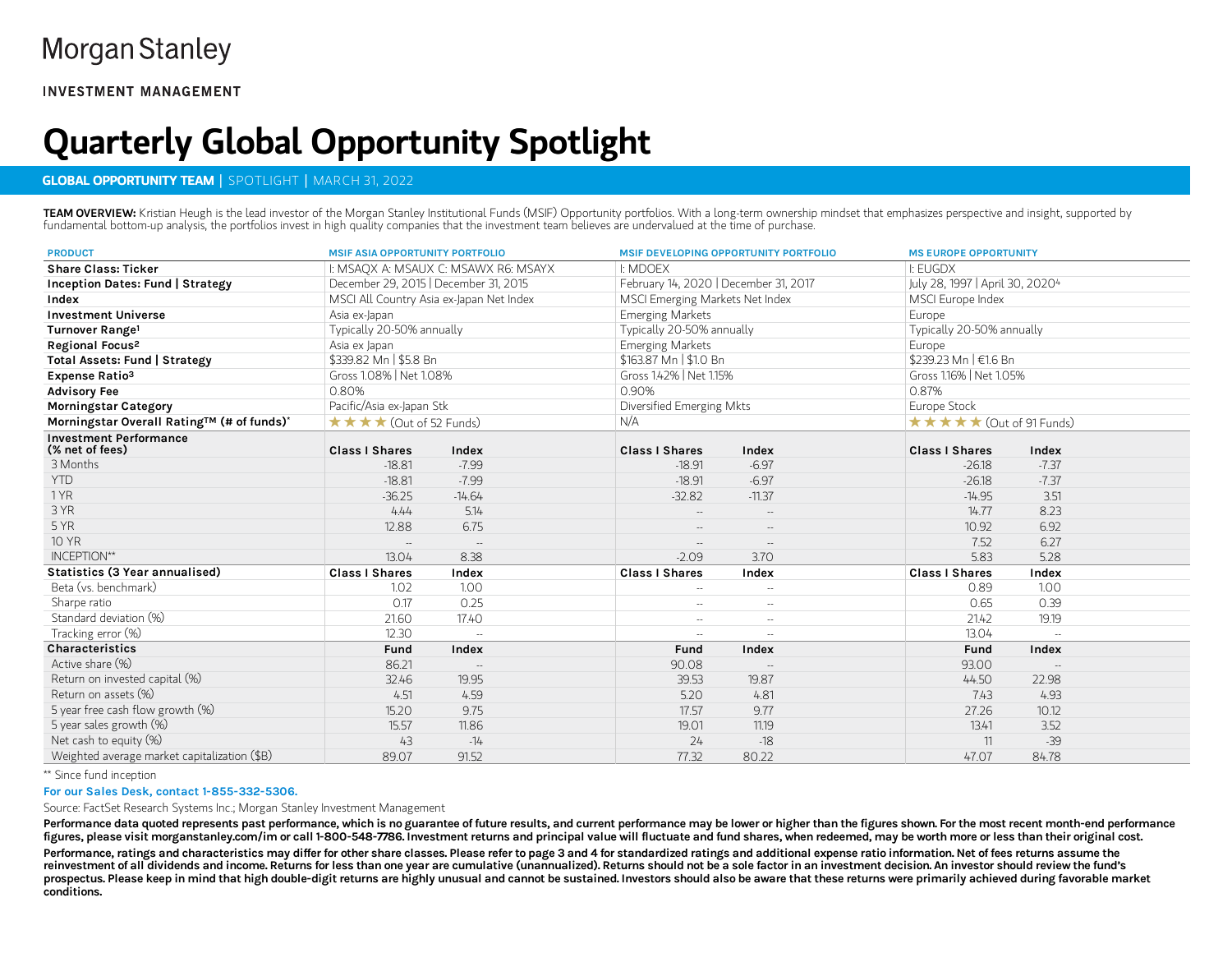| <b>PRODUCT</b>                                   | <b>MSIF GLOBAL OPPORTUNITY PORTFOLIO</b>     |                          |                                                    | <b>MSIF INTERNATIONAL ADVANTAGE PORTFOLIO</b> |                                      | <b>MSIF INTERNATIONAL OPPORTUNITY PORTFOLIO</b> |  |
|--------------------------------------------------|----------------------------------------------|--------------------------|----------------------------------------------------|-----------------------------------------------|--------------------------------------|-------------------------------------------------|--|
| <b>Share Class: Ticker</b>                       | I: MGGIX A: MGGPX C: MSOPX R6: MGTSX         |                          | I: MFAIX A: MFAPX C: MSIAX                         |                                               | I: MIOIX A: MIOPX C: MSOCX R6: MNOPX |                                                 |  |
| <b>Inception Dates: Fund   Strategy</b>          | May 30, 2008   December 31, 2007             |                          | December 28, 2010   December 31, 2010              |                                               | March 31, 2010   March 31, 2010      |                                                 |  |
| Index                                            | MSCI All Country World Net Index             |                          | MSCI All Country World ex USA Index                |                                               | MSCI All Country World ex USA Index  |                                                 |  |
| <b>Investment Universe</b>                       | Global                                       |                          | International                                      |                                               | International                        |                                                 |  |
| Turnover Range <sup>1</sup>                      | Typically 20-50% annually                    |                          | Typically 20-50% annually                          |                                               | Typically 20-50% annually            |                                                 |  |
| Regional Focus <sup>2</sup>                      | Global                                       |                          | International (ex USA)                             |                                               | International (ex USA)               |                                                 |  |
| Total Assets: Fund   Strategy                    | \$5.1 Bn   \$30.8 Bn                         |                          | \$5.4 Bn   \$6.1 Bn                                |                                               | \$2.8 Bn   \$2.9 Bn                  |                                                 |  |
| Expense Ratio <sup>3</sup>                       | Gross 0.93%   Net 0.93%                      |                          | Gross 0.99%   Net 0.99%                            |                                               | Gross 0.98%   Net 0.98%              |                                                 |  |
| <b>Advisory Fee</b>                              | 0.72%                                        |                          | 0.77%                                              |                                               | 0.77%                                |                                                 |  |
| <b>Morningstar Category</b>                      | World Large-Stock Growth                     |                          | Foreign Large Growth                               |                                               | Foreign Large Growth                 |                                                 |  |
| Morningstar Overall Rating™ (# of funds)*        | $\star \star \star \star$ (Out of 306 Funds) |                          | $\star \star \star \star \star$ (Out of 389 Funds) |                                               | ★ ★ ★ ★ (Out of 389 Funds)           |                                                 |  |
| <b>Investment Performance</b><br>(% net of fees) | <b>Class I Shares</b>                        | Index                    | <b>Class I Shares</b>                              | Index                                         | <b>Class I Shares</b>                | Index                                           |  |
| 3 Months                                         | $-20.29$                                     | $-5.36$                  | $-19.21$                                           | $-5.44$                                       | $-26.33$                             | $-5.44$                                         |  |
| <b>YTD</b>                                       | $-20.29$                                     | $-5.36$                  | $-19.21$                                           | $-5.44$                                       | $-26.33$                             | $-5.44$                                         |  |
| 1 YR                                             | $-19.14$                                     | 7.28                     | $-9.45$                                            | $-1.48$                                       | $-30.25$                             | $-1.48$                                         |  |
| 3 YR                                             | 12.40                                        | 13.75                    | 10.70                                              | 7.51                                          | 6.25                                 | 7.51                                            |  |
| 5 YR                                             | 15.40                                        | 11.64                    | 13.50                                              | 6.76                                          | 11.21                                | 6.76                                            |  |
| <b>10 YR</b>                                     | 15.29                                        | 10.00                    | 11.73                                              | 5.55                                          | 10.73                                | 5.55                                            |  |
| INCEPTION**                                      | 12.77                                        | 6.60                     | 11.41                                              | 4.64                                          | 10.74                                | 5.04                                            |  |
| Statistics (3 Year annualised)                   | <b>Class I Shares</b>                        | Index                    | <b>Class I Shares</b>                              | Index                                         | <b>Class I Shares</b>                | Index                                           |  |
| Beta (vs. benchmark)                             | 0.98                                         | 1.00                     | 0.76                                               | 1.00                                          | 0.96                                 | 1.00                                            |  |
| Sharpe ratio                                     | 0.58                                         | 0.75                     | 0.62                                               | 0.40                                          | 0.26                                 | 0.40                                            |  |
| Standard deviation (%)                           | 20.02                                        | 17.22                    | 16.06                                              | 16.88                                         | 21.42                                | 16.88                                           |  |
| Tracking error (%)                               | 10.79                                        | $\sim$                   | 10.55                                              | $\sim$                                        | 14.07                                | $\sim$                                          |  |
| Characteristics                                  | Fund                                         | Index                    | Fund                                               | Index                                         | Fund                                 | Index                                           |  |
| Active share (%)                                 | 93.09                                        | $\overline{\phantom{a}}$ | 93.63                                              | $\sim$                                        | 93.40                                | $\sim$                                          |  |
| Return on invested capital (%)                   | 62.63                                        | 20.72                    | 46.29                                              | 18.36                                         | 54.46                                | 18.36                                           |  |
| Return on assets (%)                             | 2.36                                         | 4.87                     | 8.15                                               | 4.59                                          | 6.00                                 | 4.59                                            |  |
| 5 year free cash flow growth (%)                 | 25.97                                        | 10.34                    | 22.81                                              | 9.77                                          | 26.54                                | 9.77                                            |  |
| 5 year sales growth (%)                          | 21.93                                        | 7.50                     | 14.59                                              | 7.50                                          | 23.63                                | 7.50                                            |  |
| Net cash to equity (%)                           | 22                                           | $-28$                    |                                                    | $-24$                                         | 37                                   | $-24$                                           |  |
| Weighted average market capitalization (\$B)     | 204.17                                       | 366.73                   | 92.58                                              | 73.15                                         | 73.59                                | 73.15                                           |  |

Since fund inception \*\*

#### For our Sales Desk, contact 1-855-332-5306.

Source: FactSet Research Systems Inc.; Morgan Stanley Investment Management

Performance data quoted represents past performance, which is no guarantee of future results, and current performance may be lower or higher than the figures shown. For the most recent month-end performance figures, please visit morganstanley.com/im or call 1-800-548-7786. Investment returns and principal value will fluctuate and fund shares, when redeemed, may be worth more or less than their original cost.

Performance, ratings and characteristics may differ for other share classes. Please refer to page 3 and 4 for standardized ratings and additional expense ratio information. Net of fees returns assume the reinvestment of all dividends and income. Returns for less than one year are cumulative (unannualized). Returns should not be a sole factor in an investment decision. An investor should review the fund's prospectus. Please keep in mind that high double-digit returns are highly unusual and cannot be sustained. Investors should also be aware that these returns were primarily achieved during favorable market conditions.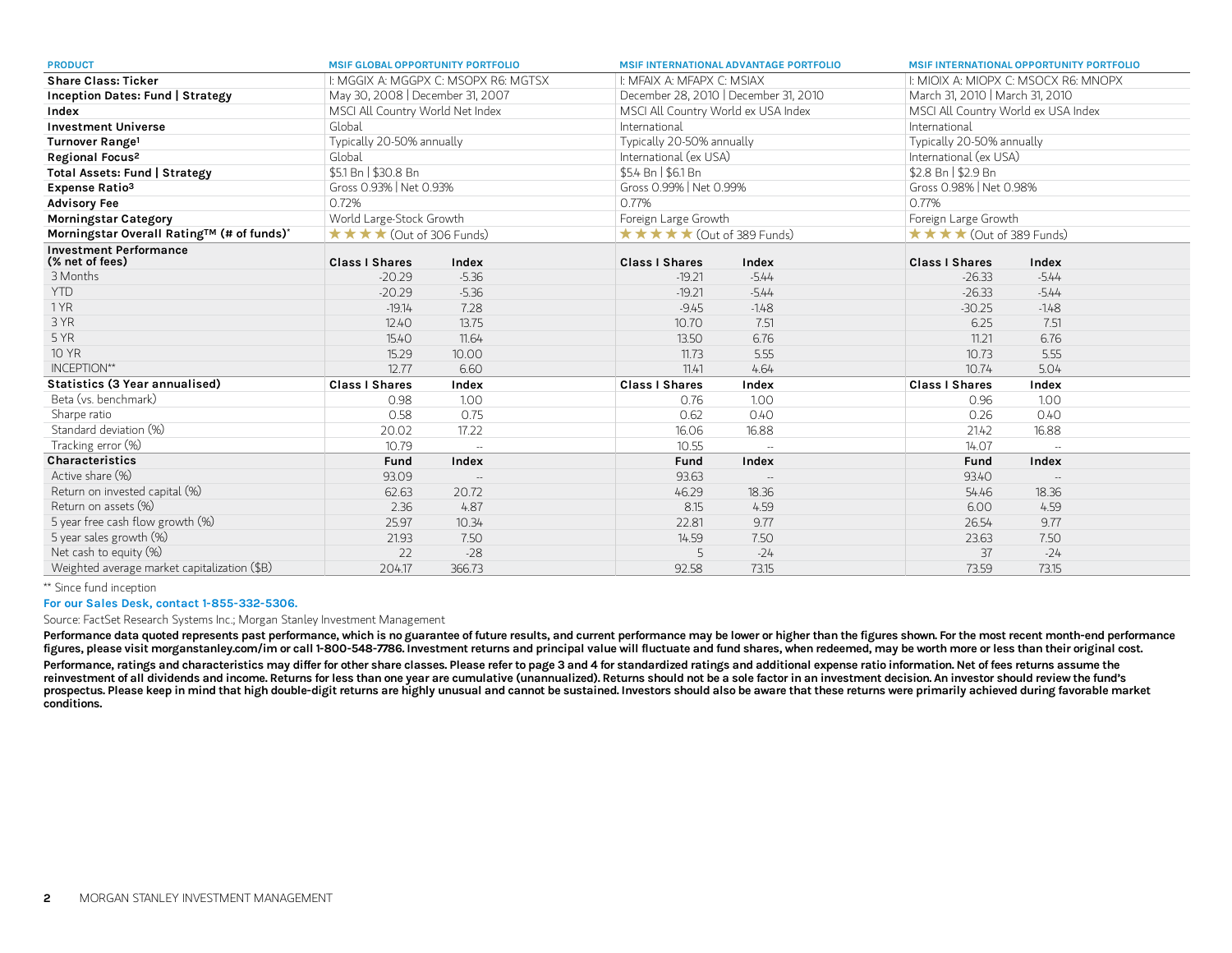$^{\rm 1}$  Information provided represents a typical range, not a maximum number. The portfolio may exceed this from time to time due to market conditions and outstanding trades.

 $^2$  The information presented represents how the investment team generally applies their investment processes  $\,$ under normal market conditions. There can be no guarantee that any strategy will achieve its investment objectives or that a portfolio consisting of the team's "best ideas" will experience positive performance. The team applies what they believe to be investment principles similar to those of Warren Buffett. No representation is being made that the team's investment results will be similar to those produced by investment portfolios managed by Warren Buffett.

 $^{\text{\tiny{\textup{3}}}}$  Where the net expense ratio is lower than the gross expense ratio, certain fees have been waived and/or expenses reimbursed. These waivers and/or reimbursements will continue for at least one year from the date ofthe applicable fund's current prospectus (unless otherwise noted in the applicable prospectus) or until such time as the fund's Board of Directors acts to discontinue all or a portion of such waivers and/or reimbursements. Absent such waivers and/or reimbursements, returns would have been lower. Expenses are based on the fund's current prospectus. The minimum initial investment is \$5,000,000 for Class I shares. The minimum initial investment is \$1,000 for Class A shares. The minimum initial investment is \$1,000 for Class C shares. The minimum initial investment is \$10,000,000 for Class IS shares.

#### Effective April 29, 2022, the minimum initial investment for Class I shares will be reduced from \$5,000,000 to \$1,000,000, and for Class R6 shares (formerly Class IS) it will be reduced from \$10,000,000 to \$5,000,000. The minimum initial investment may be waived in certain situations. Please see the Fund's prospectus for additional information.

 $^4$  The team inception date of the MS Europe Opportunity Fund is April 21, 2020. The inception date of the MS  $\,$ Europe Opportunity Fund is July 28, 1997. Effective April 14th, 2020, the Morgan Stanley European Equity Fund Inc. is renamed to Morgan Stanley Europe Opportunity Fund, Inc., the portfolio management team has changed, and the investment approach is revised. Prior to this date, the investment approach was "Seeks capital appreciation by investing in European companies that the investment team believes possess a prominent and sustainable position in their field, potentially enabling superior profitability and investment returns. The investment team combines quantitative filters with rigorous qualitative analysis to create a concentrated, high conviction portfolio.

#### The Global Opportunity Portfolio closed to new investors effective December 31, 2020, to preserve the ability ofthe investment team to manage the Portfolio effectively for current shareholders. For more details, please visit:

### [https://www.morganstanley.com/im/publication/mutualfund/material/notice\\_mf\\_globalopportunity.pdf](https://www.morganstanley.com/im/publication/mutualfund/material/notice_mf_globalopportunity.pdf)

This material is a general communication, which is not impartial and all information provided has been prepared solely for informational and educational purposes and does not constitute an offer or a recommendation to buy or sell any particular security or to adopt any specific investment strategy. The information herein has not been based on a consideration of any individual investor circumstances and is not investment advice, nor should it be construed in any way as tax, accounting, legal or regulatory advice. To that end, investors should seek independent legal and financial advice, including advice as to tax consequences, before making any investment decision.

DEFINITIONS: Active share is the fraction of the portfolio or fund that is invested differently than its benchmark. A portfolio with a high degree of Active share does not assure a fund's relative outperformance. Active Share calculation may consolidate holdings with the same economic exposure. **Beta** is a measure of the relative volatility of a security or portfolio to the market's upward or downward movements. The 5-Year EPS Growth Rate is the compound annual growth rate of Earnings Per Share Excluding Extraordinary Items and Discontinued Operations over the last  $\bar{5}$  years. Net cash to equity is the ratio of a company's cash on hand against the total net worth of the company. Return On Assets (ROA) indicates how profitable a company is relative to its total assets. It is calculated by dividing a company's annual earnings by its total assets. Return On Invested Capital (ROIC) represents the rate of return a company makes on the cash it invests in its business. 5 year free cash flow growth is the percentage increase in free cash flow over a 5 year period. 5 year sales growth is the percentage increase in sales over a 5-year period. Sharpe ratio is a risk adjusted measure calculated as the ratio of excess return to standard deviation. The Sharpe ratio determines reward per unit of risk. The higher the Sharpe ratio, the better the historical risk-adjusted performance. Standard deviation measures how widely individual performance returns, within a performance series, are dispersed from the average or mean value. Tracking error is the amount by which the performance of the portfolio differs from that of the benchmark. Weighted Average Market Capitalization represents a stock market index weighted by the market capitalization of each stock in the index. The MSCI All Country World Net Index (ACWI) is a free float-adjusted market capitalization weighted index designed to measure the equity market performance of developed and emerging markets. The MSCI All Country Asia ex Japan Index is a free float-adjusted market capitalization weighted index that is designed to measure the equity market performance of Asia, excluding Japan. The MSCI All Country World ex USA Index is a free float-adjusted market capitalization weighted index designed to measure the equity market performance of developed and emerging markets, excluding the U.S.

The MSCI Emerging Markets Net Index is a free float-adjusted market capitalization weighted index that is designed to measure equity market performance of emerging markets. The Index currently consists of 24 emerging markets countries. The index is listed in U.S. dollars and assumes reinvestment of net dividends. The MSCI Europe Index is a free float-adjusted market capitalization index that is designed to measure developed market equity performance in Europe. The term "free float" represents the portion of shares outstanding that are deemed to be available for purchase in the public equity markets by investors. The performance of the indexes are listed in U.S. dollars and assumes reinvestment of net dividends. All indices referenced are unmanaged andshould not be considered an investment. It is not possible to invest directly in an index.

RISK CONSIDERATIONS: There is no assurance that portfolios will achieve their investment objectives. Portfolios are subject to market risk, which is the possibility that the market values of securities owned by the portfolio will decline and that the value of portfolio shares may therefore be less than what you paid for them. Market values can change daily due to economic and other events (e.g. natural disasters, health crises, terrorism, conflicts and social unrest) that affect markets, countries, companies or governments. It is difficult to predict the timing, duration, and potential adverse effects (e.g. portfolio liquidity) of events. Accordingly, you can lose money investing in these portfolios. Please be aware that these portfolios may be subject to certain additional risks. Asia market entails liquidity risk due to the small markets and low trading volume in many countries. In addition, companies in the region tend to be volatile and there is a significant possibility of loss. Furthermore, because the strategy concentrates in a single region of the world, performance may be more volatile than a global strategy. In general, equities securities' values also fluctuate in response to activities specific to a company. Investments in **foreign markets** entail special risks such as currency, political, economic, market and liquidity risks. Exchange traded funds (ETFs) shares have many of the same risks as direct investments in common stocks or bonds and their market value will fluctuate as the value of the underlying index does. By investing in exchange traded funds (ETFs), the portfolio absorbs both its own expenses and those of the ETFs it invests in. Supply and demand for ETFs may not be correlated to that of the underlying securities. The risks of investing in **emerging market countries** are greater than the risks generally associated with investments in foreign developed countries. The risks of investing in **frontier emerging markets** are greater than risks associated with investments in other foreign or U.S. issuers and they are often considered highly speculative in nature. **European investments risk.** Adverse political, social or economic developments in Europe, or in a particular European country, could cause a substantial decline in the value of the Portfolio. In addition, because investments are concentrated in Europe, performance may be more volatile than a more geographically diversified set of investments. If one or more countries leave the European Union ("EU") or the EU dissolves, the world's securities markets likely will be significantly disrupted. The financial instability of some countries in the EU together with the risk of such instability impacting other more stable countries may increase the economic risk of investing in companies in Europe. The strategy may invest in restricted and illiquid securities, which may be difficult for the strategy to sell at a reasonable price (Liquidity Risk). Derivative instruments may disproportionately increase losses and have a significant impact on performance. They also may be subject to counterparty, liquidity, valuation, and correlation and market risks. Privately placed and restricted securities may be subject to resale restrictions as well as a lack of publicly available information, which will increase their illiquidity and could adversely affect the ability to value and sell them (liquidity risk). Focused Investing. To the extent that the Fund invests in a limited number of issuers, the Fund will be more susceptible to negative events affecting those issuers and a decline in the value of a particular instrument may cause the Fund's overall value to decline to a greater degree than if the Fund were invested more widely. **China Risk.** Investments in China involve risk of a total loss due to government action or inaction. Additionally, the Chinese economy is exportdriven and highly reliant on trade. Adverse changes to the economic conditions of its primary trading partners, such as the United States, Japan and South Korea, would adversely impact the Chinese economy and the Fund's investments. Moreover, a slowdown in other significant economies of the world, such as the United States, the European Union and certain Asian countries, may adversely affect economic growth in China. An economic downturn in China would adversely impact the Portfolio's investments. Risks of Investing through Stock **Connect**. Any investments in A-shares listed and traded through Stock Connect, or on such other stock exchanges in China which participate in Stock Connect is subject to a number of restrictions that may affect the Portfolio's investments and returns. Moreover, Stock Connect A shares generally may not be sold, purchased or otherwise transferred other than through Stock Connect in accordance with applicable rules. The Stock Connect program may be subject to further interpretation and guidance. There can be no assurance as to the program's continued existence or whether future developments regarding the program may restrict or adversely affect the Portfolio's investments or returns. There is no assurance strategies that incorporate ESG factors will result in more favorable investment performance.

#### Please consider the investment objective, risks, charges and expenses ofthe fund carefully before investing. The prospectus contains this and other information about the fund. To obtain a prospectus, download one at morganstanley.com/im or call 1-800-548-7786. Please read the prospectus carefully before investing.

Morgan Stanley Investment Management is the asset management division of Morgan Stanley. **Morgan Stanley Institutional Fund, Inc.** (MSIF) is a mutual fund offering various active portfolios, including